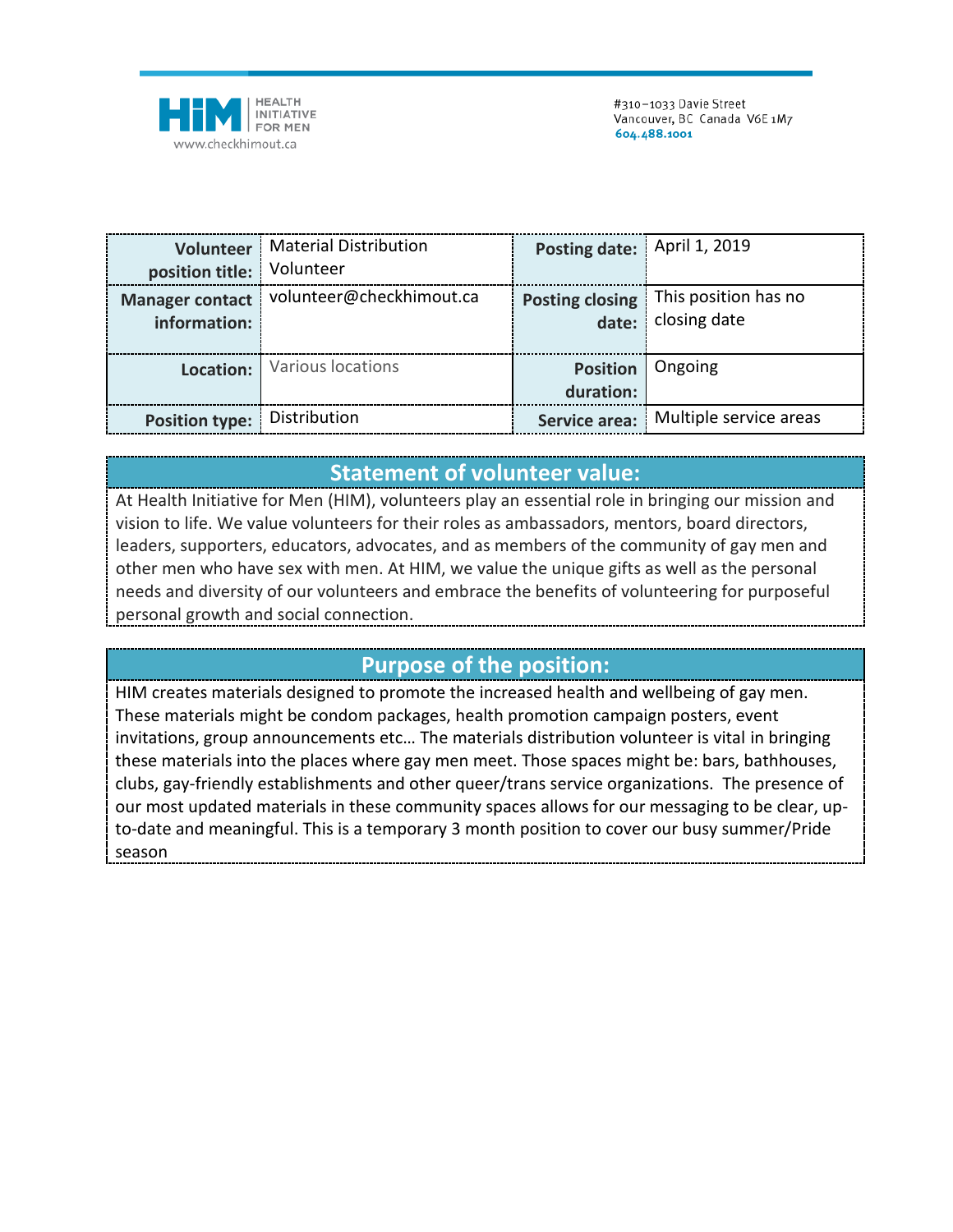| <b>Responsibilities and duties</b>                                                                                                                                  |           |                                                                                                                                                                      |  |  |  |
|---------------------------------------------------------------------------------------------------------------------------------------------------------------------|-----------|----------------------------------------------------------------------------------------------------------------------------------------------------------------------|--|--|--|
| Pick up materials at HIM office and<br>distribute to a list of specific community<br>locations within the assigned area<br>Keep an accurate/up-to-date inventory of |           | Represent HIM as a reputable organization<br>dedicated to our mission and vision<br>Represent HIM as a reputable organization<br>dedicated to our mission and vision |  |  |  |
| current stock of materials at the site and<br>replenish when stock is low                                                                                           | $\bullet$ | Communicate to HIM staff if there are any<br>issues or problems at the distributions sites                                                                           |  |  |  |
| Remove out of date materials as needed                                                                                                                              |           |                                                                                                                                                                      |  |  |  |
| Communicate with Coordinators, Outreach                                                                                                                             |           |                                                                                                                                                                      |  |  |  |
| Respect the privacy/confidentiality of the<br>sites and patrons of the sites.                                                                                       |           |                                                                                                                                                                      |  |  |  |

| <b>Qualifications</b>                                                                                                                                                                                           |                                                                                                                            |  |  |  |
|-----------------------------------------------------------------------------------------------------------------------------------------------------------------------------------------------------------------|----------------------------------------------------------------------------------------------------------------------------|--|--|--|
| Required qualifications                                                                                                                                                                                         | Preferred qualifications                                                                                                   |  |  |  |
| Physical ability to safely transport<br>posters, cards and condoms to various<br>community locations within your<br>neighborhood.<br>Friendly and personable.<br>Flexible and adaptable to new<br>environments. | Knowledge of local "gay spaces and<br>places" and familiarity with the community<br>within which you distribute materials. |  |  |  |

## **Commitment expected**

**WE EXPECT THAT WE EXPECT THAT VIOLET SPEED ASSESS** WILL Spend approximately 2 hours per week doing distribution. The shift will begin/end at the HIM office with the return of the updated inventory sheet for each weeks distribution statistics

| <b>Training</b>                                                                       |                                                       |  |  |  |
|---------------------------------------------------------------------------------------|-------------------------------------------------------|--|--|--|
| Training provided by HIM                                                              | Other training you might bring                        |  |  |  |
| HIM institute volunteer training.<br>Site-tour training with outreach<br>coordinator. | Any outreach experience or training is<br>beneficial. |  |  |  |